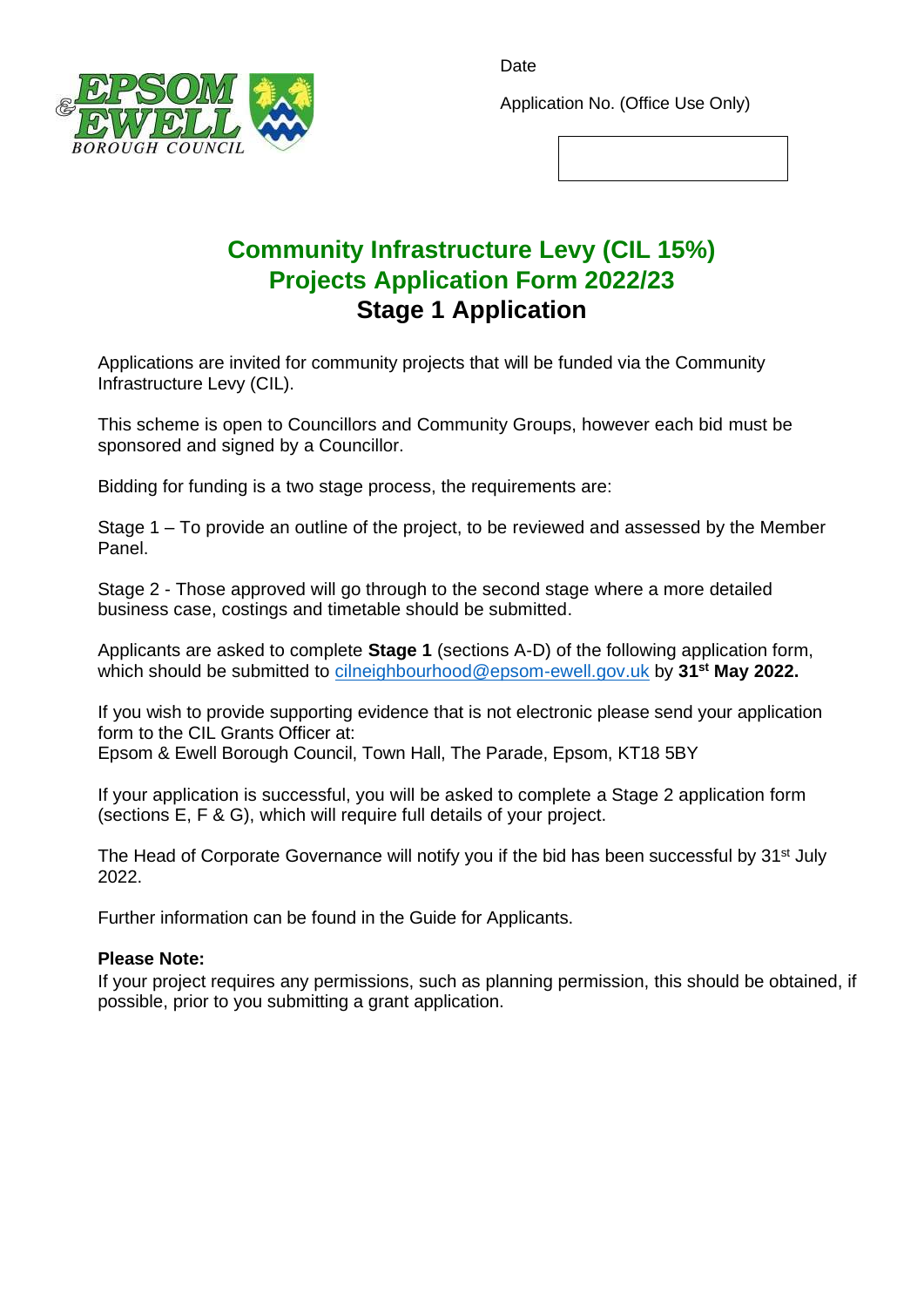| <b>Section A: Applicant Information</b> |  |
|-----------------------------------------|--|
| <b>Applicant:</b>                       |  |
| (person to be contacted)                |  |
| Details of the responsible person or    |  |
| Organisation delivering the project     |  |
| (if different from above)               |  |
| <b>Address:</b>                         |  |
|                                         |  |
|                                         |  |
| Phone no:                               |  |
|                                         |  |
| Email:                                  |  |
|                                         |  |

| <b>Council Member support</b>          |  |
|----------------------------------------|--|
| <b>Councillor Name: (please print)</b> |  |
| <b>Councillor signature:</b>           |  |
| Date:                                  |  |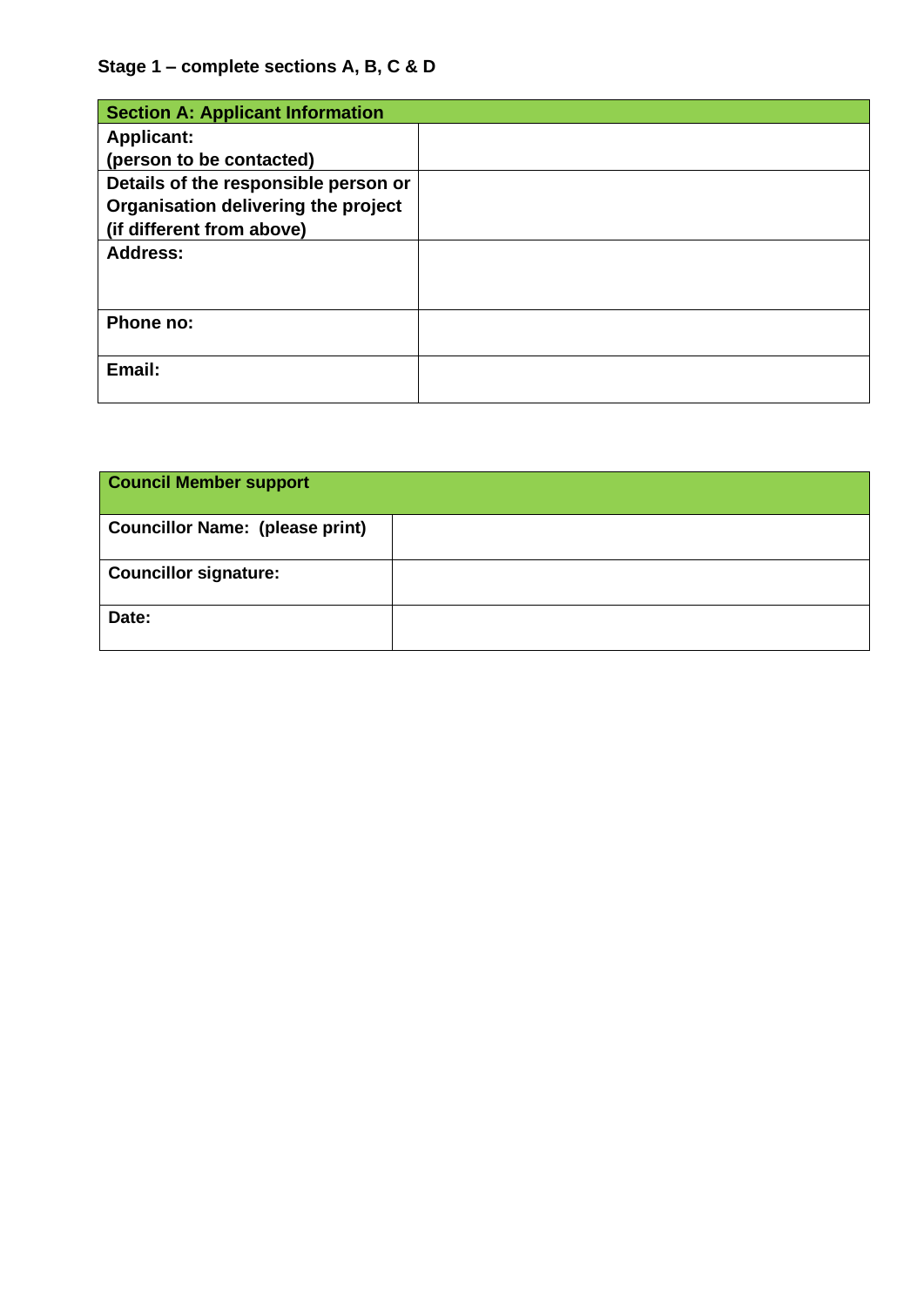| <b>Section B: Project Overview</b>                      |                                                                                       |  |  |
|---------------------------------------------------------|---------------------------------------------------------------------------------------|--|--|
| <b>Project Title:</b>                                   |                                                                                       |  |  |
|                                                         |                                                                                       |  |  |
| Full address of project location:                       |                                                                                       |  |  |
|                                                         |                                                                                       |  |  |
|                                                         |                                                                                       |  |  |
|                                                         |                                                                                       |  |  |
|                                                         |                                                                                       |  |  |
| Details of the owner of land/property:                  |                                                                                       |  |  |
|                                                         |                                                                                       |  |  |
|                                                         |                                                                                       |  |  |
|                                                         |                                                                                       |  |  |
| Details of other organisations                          |                                                                                       |  |  |
| involved in the project (if applicable)                 |                                                                                       |  |  |
|                                                         |                                                                                       |  |  |
|                                                         |                                                                                       |  |  |
|                                                         |                                                                                       |  |  |
| Please provide a brief summary of the project proposal. |                                                                                       |  |  |
|                                                         | This should include how the project benefits the community and contributes to the     |  |  |
|                                                         | infrastructure of the Borough. (If required, supplementary documents can be supplied, |  |  |
| but should be numbered)                                 |                                                                                       |  |  |
|                                                         |                                                                                       |  |  |
|                                                         |                                                                                       |  |  |
|                                                         |                                                                                       |  |  |
|                                                         |                                                                                       |  |  |
|                                                         |                                                                                       |  |  |
|                                                         |                                                                                       |  |  |
|                                                         |                                                                                       |  |  |
|                                                         |                                                                                       |  |  |
|                                                         |                                                                                       |  |  |
|                                                         |                                                                                       |  |  |
|                                                         |                                                                                       |  |  |
|                                                         |                                                                                       |  |  |
| <b>Project Outcomes &amp; Benefits</b>                  |                                                                                       |  |  |
|                                                         |                                                                                       |  |  |
|                                                         |                                                                                       |  |  |
|                                                         |                                                                                       |  |  |
|                                                         |                                                                                       |  |  |
|                                                         |                                                                                       |  |  |
|                                                         |                                                                                       |  |  |
|                                                         |                                                                                       |  |  |
| <b>Section C: Project Costs</b>                         |                                                                                       |  |  |
|                                                         |                                                                                       |  |  |
|                                                         | Please detail the cost of the project and how much CIL funding you are requesting     |  |  |
| <b>Total Costs (£)</b>                                  | <b>CIL Funding Requested (£)</b>                                                      |  |  |
|                                                         |                                                                                       |  |  |
|                                                         |                                                                                       |  |  |
|                                                         |                                                                                       |  |  |
|                                                         |                                                                                       |  |  |

| Is the project subject to any approvals<br>such as planning permission | <b>YES</b> | <b>NO</b> |
|------------------------------------------------------------------------|------------|-----------|
|                                                                        |            |           |
| Please provide details if relevant<br>i.e. planning reference number   |            |           |
|                                                                        |            |           |